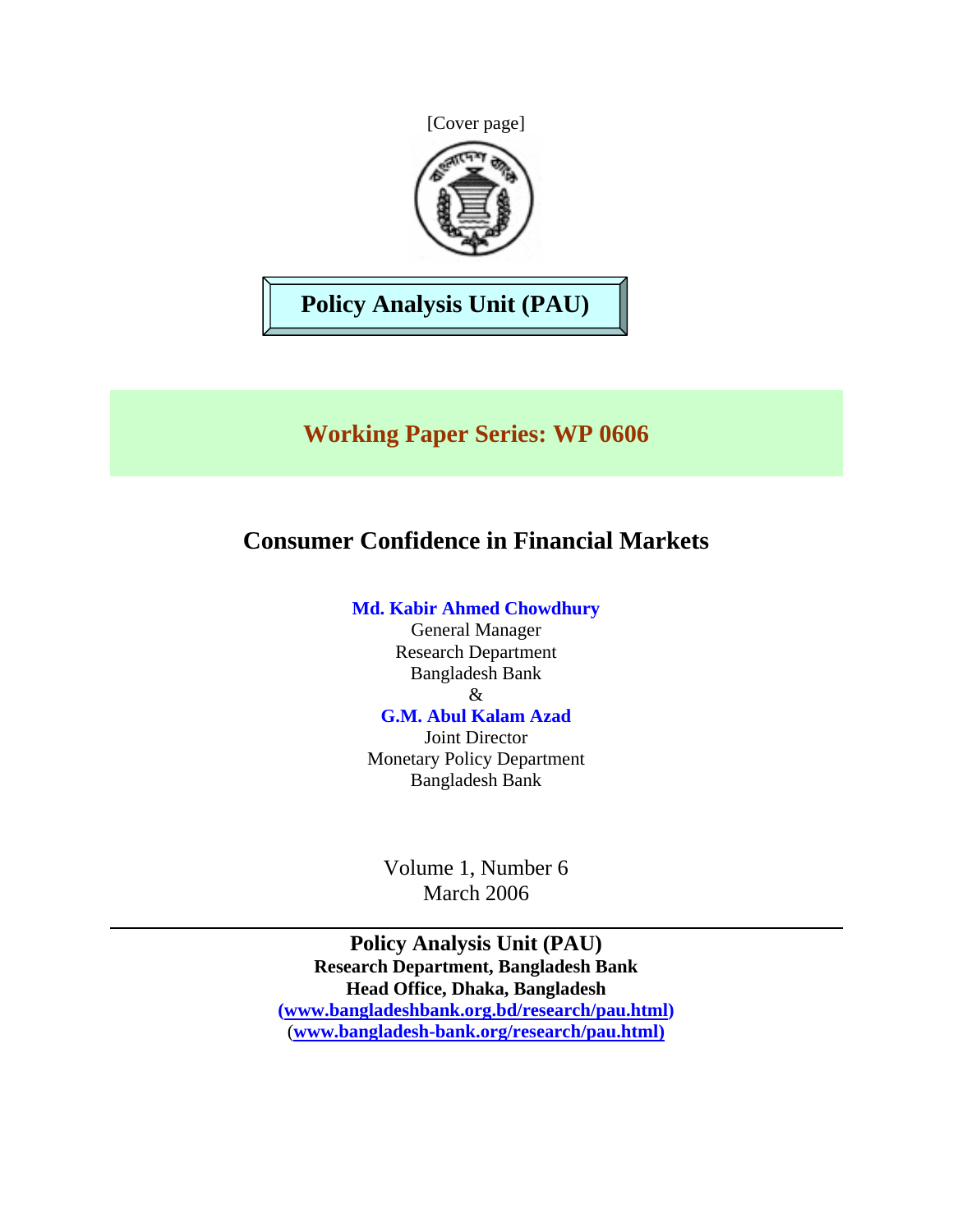

**Policy Analysis Unit\* (PAU)** 

# **Working Paper Series: WP 0606**

## **Consumer Confidence in Financial Markets\***

## **Md. Kabir Ahmed Chowdhury**

General Manager Research Department Bangladesh Bank  $\mathcal{R}_{\mathcal{L}}$ 

**G.M. Abul Kalam Azad** 

Joint Director Monetary Policy Department Bangladesh Bank

## March 2006

## **Copyright © 2006 by Bangladesh Bank**

*\* The Bangladesh Bank (BB), in cooperation with the World Bank Institute (WBI), has formed the Policy Analysis Unit (PAU) within its Research Department in July 2005. The aim behind this initiative is to upgrade the capacity for research and policy analysis at BB. As part of its mandate PAU will publish, among other, several Working Papers on macroeconomic research completed by its staff every quarter. The precise topics of these papers are chosen by the Resident Economic Adviser in consultation with the PAU members. These papers reflect research in progress, and as such comments are most welcome. It is anticipated that a majority of these papers will eventually be published in learned journals after the due review process. Neither the Board of Directors nor the management of the Bangladesh Bank, nor WBI, nor any agency of the Government of Bangladesh or the World Bank Group necessarily endorses any or all of the views expressed in these papers. The latter reflect the judgement based on professional analysis carried out by the staff of the Policy Analysis Unit, and hence the usual caveat as to the veracity of research reports applies.*

(An electronic version of this paper is available at **[www.bangladeshbank.org.bd/research/wp0606.pdf](http://www.bangladeshbank.org.bd/research/wp0606.pdf)**)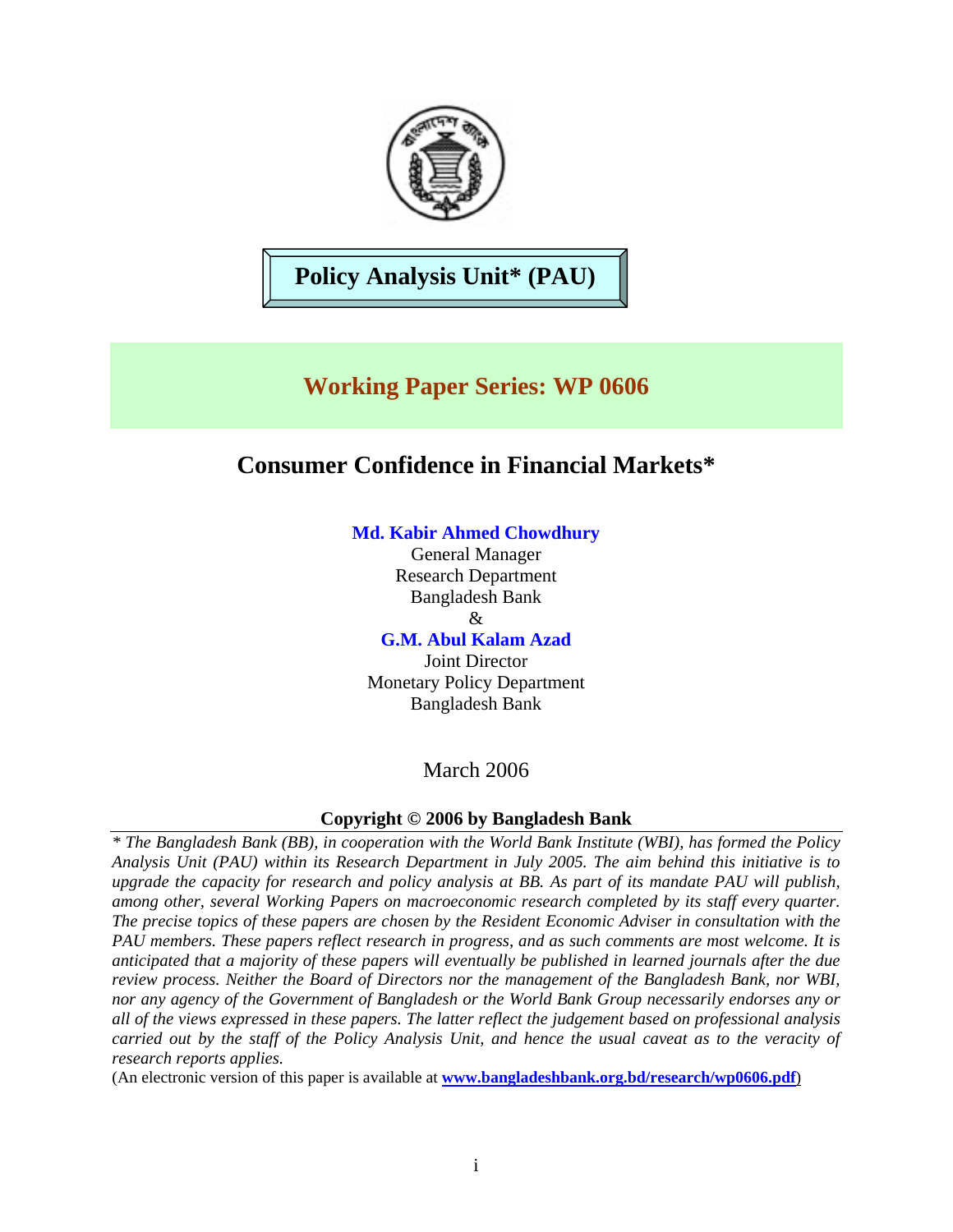## **Consumer Confidence in Financial Markets**

**Md. Kabir Ahmed Chowdhury[†](#page-2-0)**

**G.M. Abul Kalam Azad**† March 2006

#### *Abstract*

The low level of consumer confidence in financial markets in many developing countries remains a serious bottleneck to the development of financial sector and the economy as a whole. In particular, it has been emphasized that asymmetric information, adverse selection and moral hazards are perversely related to consumer confidence in financial markets. Keeping the idea in view, this paper makes an attempt to identify major factors, like currency forfeiting, loan default, capital shortfall, capital flight, etc which undermine consumer confidence in the financial services sector of Bangladesh. The paper also provides a review of different legislative and regulatory measures introduced by the authorities over the past years to strengthen consumer confidence in the financial markets, such as enhancing the security features of currency notes, deposit insurance, capital adequacy requirement, loan classification and provisioning, credit rating for raising capital and putting in place a mechanism for prevention of money laundering. The paper concludes with some specific suggestions to further develop the country's financial infrastructure, which include, among others, provision of missing markets and institutions to cater to the needs of consumers.

1

<span id="page-2-0"></span><sup>†</sup> Md. Kabir Ahmed Chowdhury and G.M. Abul Kalam Azad are General Manager, Research Department and Joint Director, Monetary Policy Department, Bangladesh Bank, respectively. This paper arose out of WBI sponsored courses offered in 2004. The authors would like to thank Prof. Ding Lu of National University of Singapore and Prof. Syed M. Ahsan, World Bank Institute Resident Economic Adviser at the Bangladesh Bank for their helpful suggestions and comments.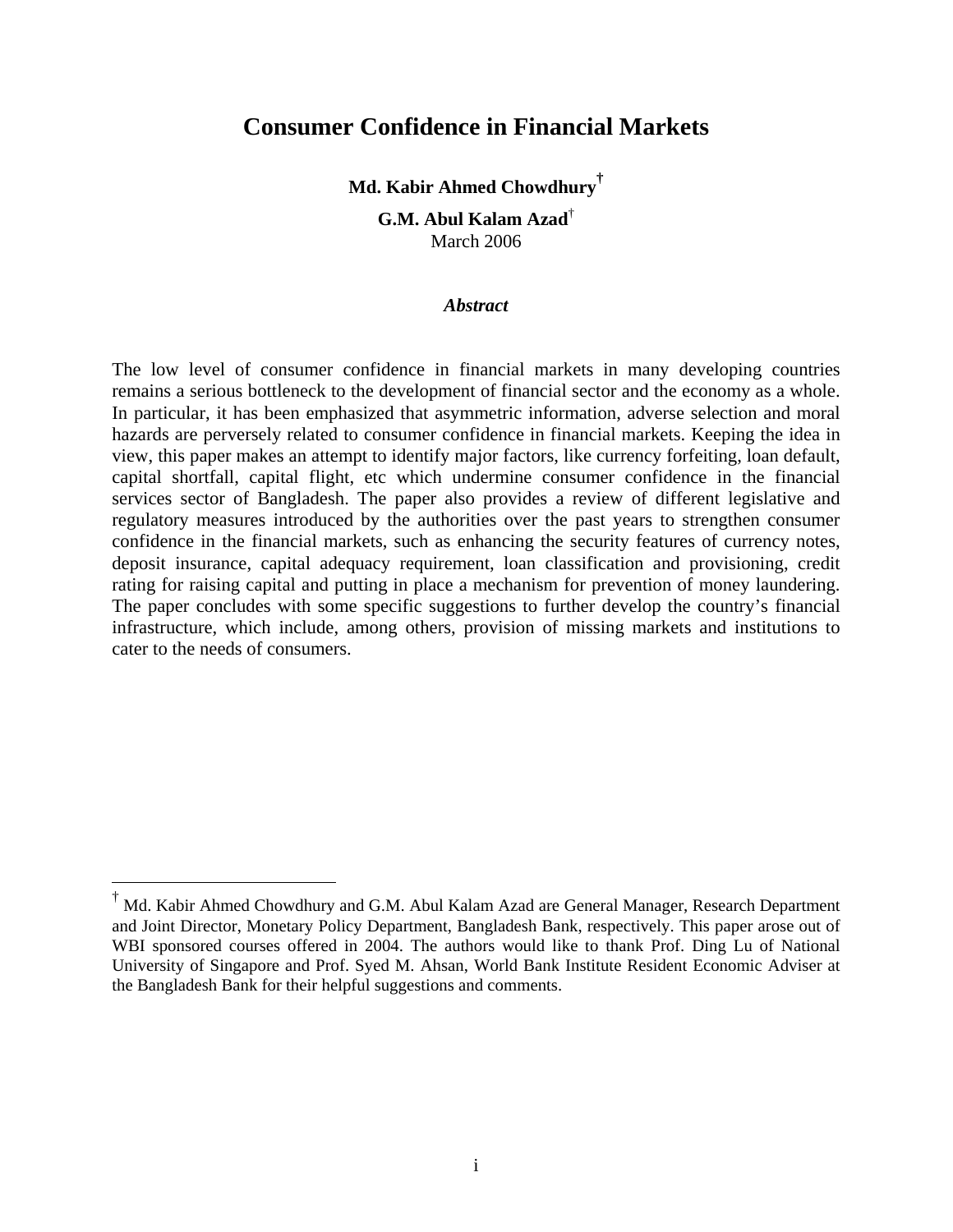## **Consumer Confidence in Financial Markets**

## **I. Introduction**

The paper intends to provide an overview of key issues pertaining to consumer confidence in financial markets in Bangladesh. The formal financial sector in Bangladesh includes: (a) Bangladesh Bank as the central bank (b) 43 commercial banks, including four nationalized commercial banks, 30 domestic private commercial banks, 9 foreign commercial banks (c) 5 government-owned specialized banks (d) 28 non-bank financial institutions (e) one government-owned investment company (f) two government-owned insurance companies and a quite good number of private insurance companies and (g) two stock exchanges. The banking sector, however, dominates the country's financial system.

With the gradual adoption of market oriented economic policies by the Government of Bangladesh since early 1990s structure and operation of financial markets in Bangladesh underwent a significant transformation towards ensuring 'level playing field' and efficiency, needed to achieve consumer confidence in the markets. Although a silent revolution had occurred in financial services legislation and regulation in the direction of building consumer confidence in the markets, it is felt that there is a need for exploring ways for further improvement of market conditions to meet the expectation of consumers of financial services. In this backdrop the paper will discuss various factors undermining consumer confidence in the financial markets, retrace the legislative and regulatory measures undertaken in the past to protect consumer interest and suggest further actions needed to enhance consumer confidence in the financial services sector in Bangladesh. The organization of the paper is as follows. Section-II contains a brief discussion on the definition of consumer confidence and its role in the economy. Section-III contains a review of earlier empirical studies on consumer confidence. In section-IV attempt will be made to identify various types of consumer risks in financial markets in Bangladesh. In section-V legislative and regulatory measures introduced in the past to enhance consumer confidence in the financial markets are discussed. Section-VI provides some suggestions to improve consumer confidence in financial markets in Bangladesh and the last section contains concluding remarks.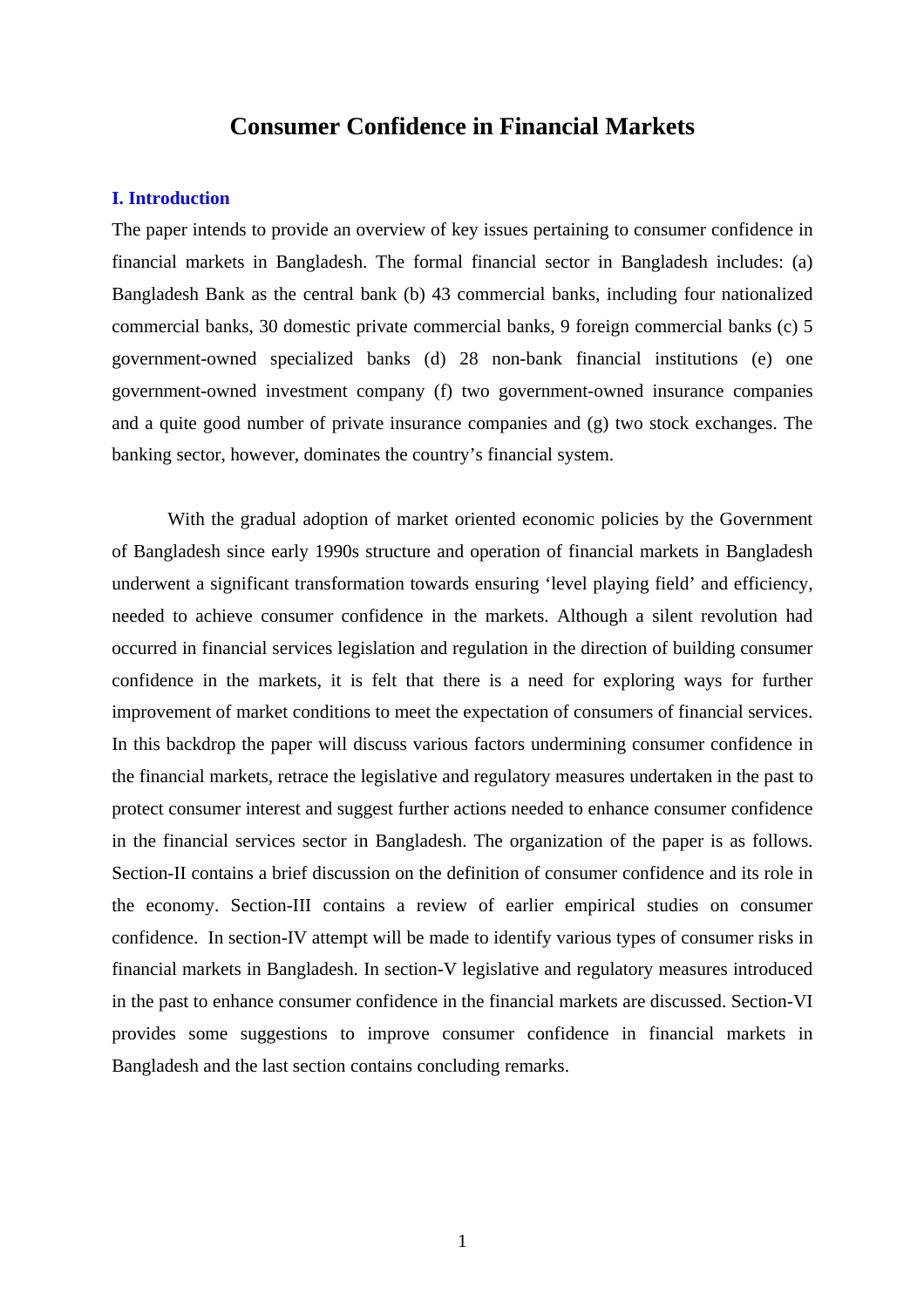### **II. Consumer Confidence: Definition and Significance**

Consumer confidence may be defined as the consumer's appraisal of the current economic conditions and his expectations of future economic conditions. Consumer confidence indicators were first developed by George Katona during 1950s (Katona, 1975), who argued that an appreciation of how psychological variables influence consumers could lead to a deeper understanding of the behavior of economic agents. Katona suggests that two broad factors influence consumer decision to buy. The first one is an objective factor what he called 'ability to buy', related to traditional economic factors. The second one is a subjective factor what he called the 'willingness to buy'. This 'willingness to buy' is what the concept of consumer confidence exactly tries to capture. In the present paper which focuses on financial markets, consumer confidence relates to consumer perception and assessment of the level playing field and efficiency currently being maintained and also expected to be maintained in future in the operation of the markets. It, therefore, relates to the consumer concern regarding protection of his legitimate interest in the markets.

The role of consumer confidence in influencing consumption and economic performance at both micro and macro levels is well recognized in modern economic literature, fostered by a rising level of income in advanced countries after World War II, giving a large number of consumers significant discretionary income--spending powers available after necessities have been purchased. It is argued that the consumer will postpone discretionary purchases (items other than necessities) if he perceives the current state of the economy and his personal situations as being unfavorable. Even if the current conditions are acceptable, but his expectations about future conditions are not positive he will postpone discretionary purchases. While the level of consumer confidence is of strong influence in the overall economy and in all types of markets it is of utmost significance in financial markets where consumers consist of depositors, lenders, investors, borrowers and others who purchase financial services. The low level of consumer confidence in financial markets in many developing countries remains a serious bottleneck to the development of the financial sector and the economy as a whole. Even in advanced economies with developed financial sector, the state of consumer confidence in financial markets is considered crucial in so far as any sudden collapse of confidence would lead to financial panics and economic crisis that produce large loss for the public and cause serious damages to the economy. As such government needs to apply regulations in the financial markets in order to protect the public and the economy from financial panics.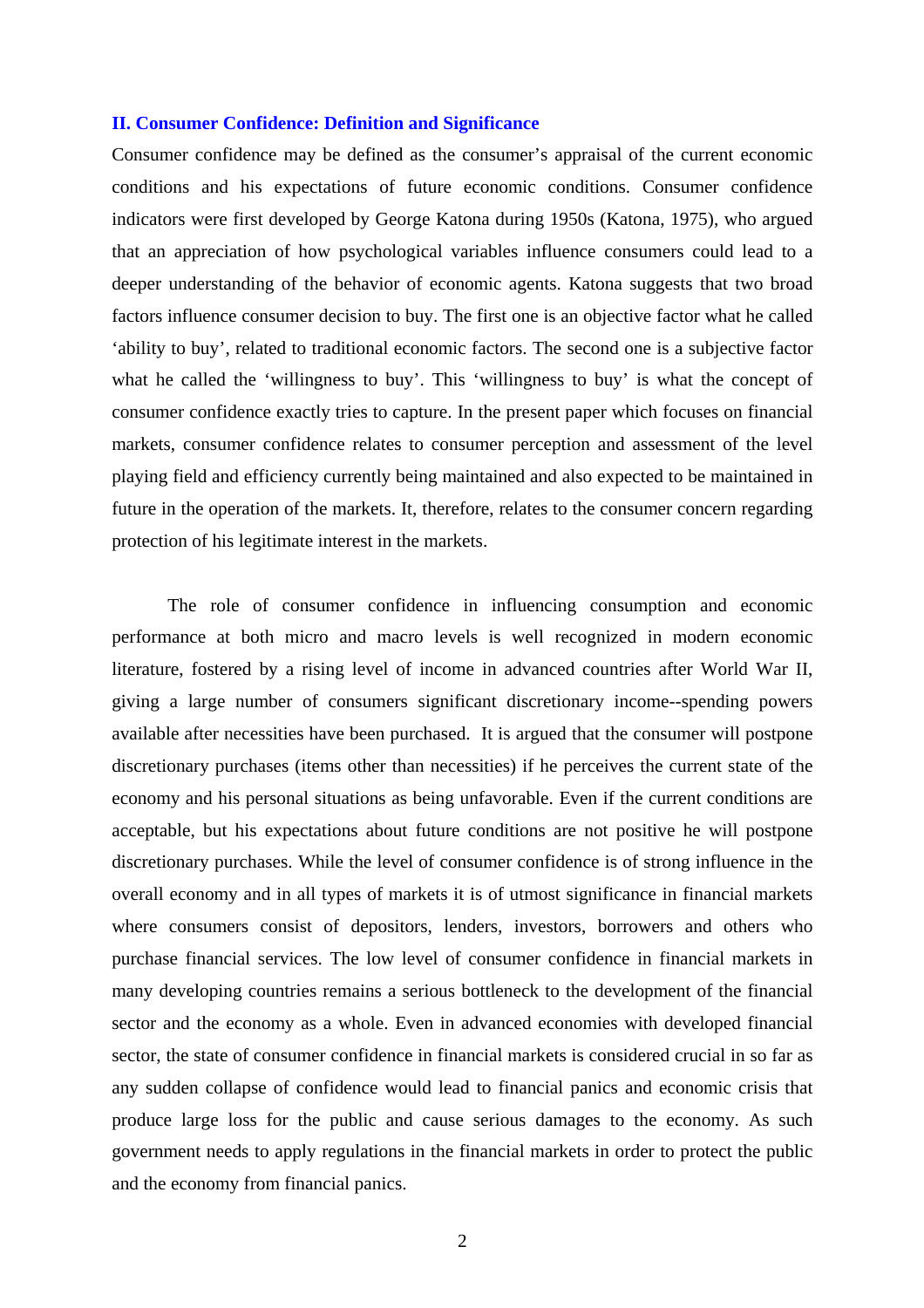#### **III. Review of Empirical Studies on Consumer Confidence**

In advanced economies consumer confidence indicator known as consumer confidence index is prepared and published regularly. In the United States two different indexes of consumer confidence are produced and published: one by the University of Michigan and the other by Conference Board. The US confidence index developed by the University of Michigan is an un-weighted average of five questions: the evolution of own finances during the last and future 12 months, economic situation for the next 12 months and five years, and the opportunity to purchase big items. The Conference Board index is also based on five questions, which are similar to the Michigan survey. Empirical studies on consumer confidence were mainly aimed at assessing the predictive power of consumer confidence index. First such study undertaken by Eva Mueller (1963) showed that consumer confidence was a significant explanatory variable for the spending decision. Recent studies also showed that the inclusion of the consumer confidence index improves the forecast of real consumption (Carroll, Fuhrer, and Wilcox, 1994; Bram and Ludvigson, 1998). Several other studies have examined the ability of the confidence indexes to influence variables other than consumption. For example Eric Leeper (1992) shows that the Michigan index helps explain movements in industrial production and unemployment, but the explanatory power disappears when real stock prices and interest rates are added to the system of equations. To our knowledge, empirical study on consumer confidence in relation to the overall economy or to particular markets of Bangladesh is not available.

## **IV. Consumer Risks in the Financial Markets**

Factors that undermine consumer confidence in the financial services sector of Bangladesh, of course with varying degrees of intensities, are many and prevail over all market segments including money, foreign exchange and equity markets. Some of the typical risks that consumer faces in the financial services area are:

- **Prudential Risks**: in which a financial entity collapses and consumers lose their deposits. In Bangladesh collapse of financial institutions is yet a rare phenomenon. So far only two financial institutions: Bank of Credit and Commerce International (BCCI) and Bangladesh Commerce and Investment (BCI) collapsed as the central bank (Bangladesh Bank) closed their operation due to gross irregularities committed by them.
- **Misconduct Risks**: which arise from fraud, deliberate mis-selling or failure to disclose relevant information, which may be broadly termed as moral hazard and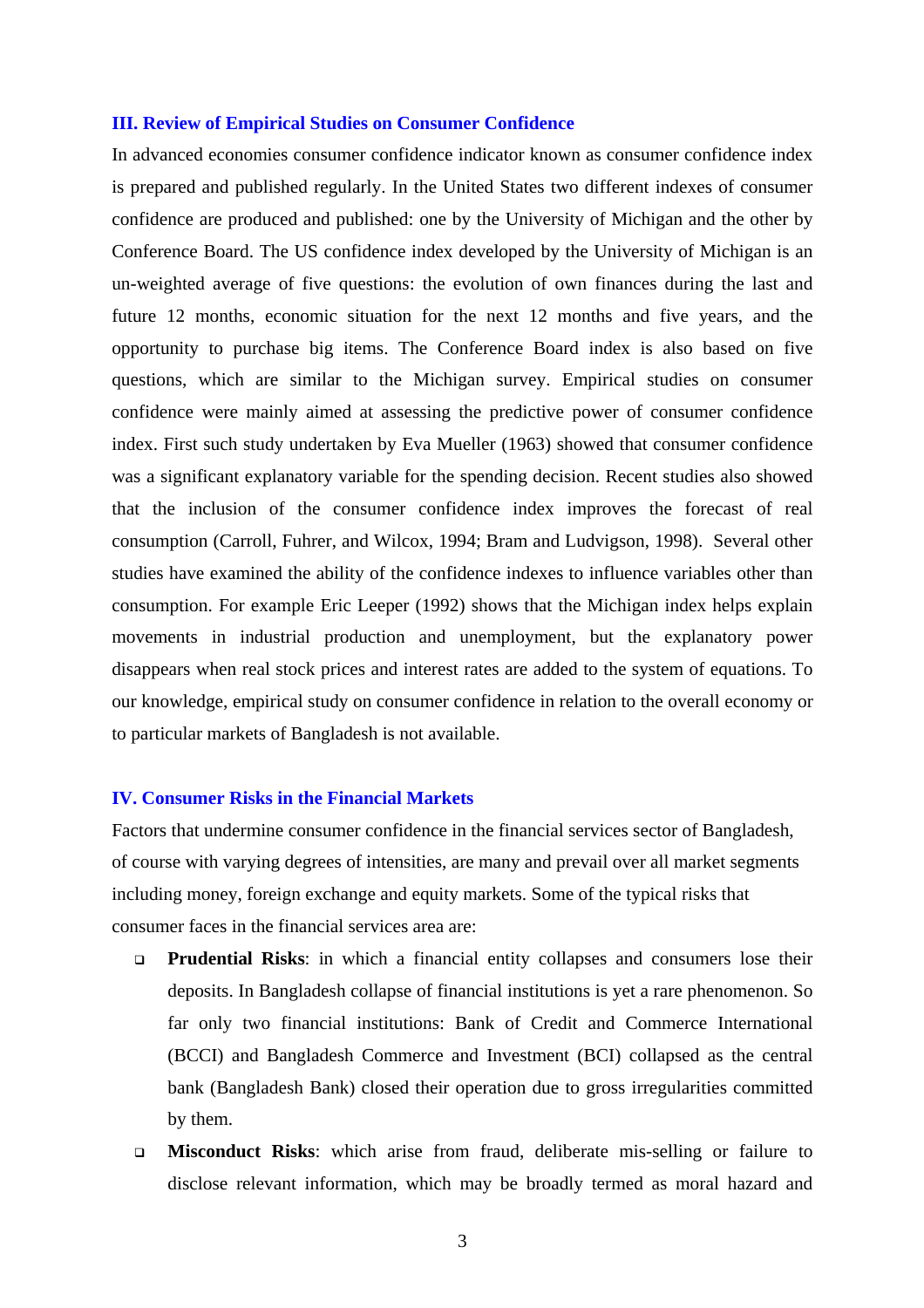asymmetric information problem. This type of risks would appear rampant in Bangladesh in the form of currency forfeiting, misappropriation of depositors' money, willful default on loans, capital flight, manipulation of share prices in the stock exchanges, forfeiting of share certificates of listed companies, inadequacy of information disclosure and transparency.

- **Complexity Risk**: financial products and services are gradually becoming complex and their is real risk that consumer fails to understand a product or assess its suitability.
- **Performance Risk:** investment may not deliver the expected return to the investor depending on market environment or the particular product. For instance during 1970s and 1980s bank depositors got negative return in real terms on account of circumstances of the administered interest rate regime.
- **Access to redress**: without appropriate and affordable options of redress, when the market fails for whatever reason, consumer may lose their investment without hope for return. For instance, investors losing money on account of 1996 share market scam could find little or no redress for their suffering.

Information on the scale of consumer risk in the financial sector is inadequate. Data are available on only a few risk areas like currency forfeit, loan default, capital shortfall and capital flight, which are briefly discussed below.

**Counterfeiting of Currency Notes**: Data compiled by the Bangladesh Bank based on the reports provided by banks, police department and different offices of the Bangladesh Bank show that an amount of Taka 3.8 million of counterfeit notes of different denominations was discovered during FY05 compared to Taka 1.4 million in FY04. This was Taka 1.6 million in FY03. Counterfeiting--a menace to the currency system, has been contained through measures by the Bangladesh Bank as well as preventive steps taken by the police and allied law enforcing agencies, banks and by public (especially shopkeepers).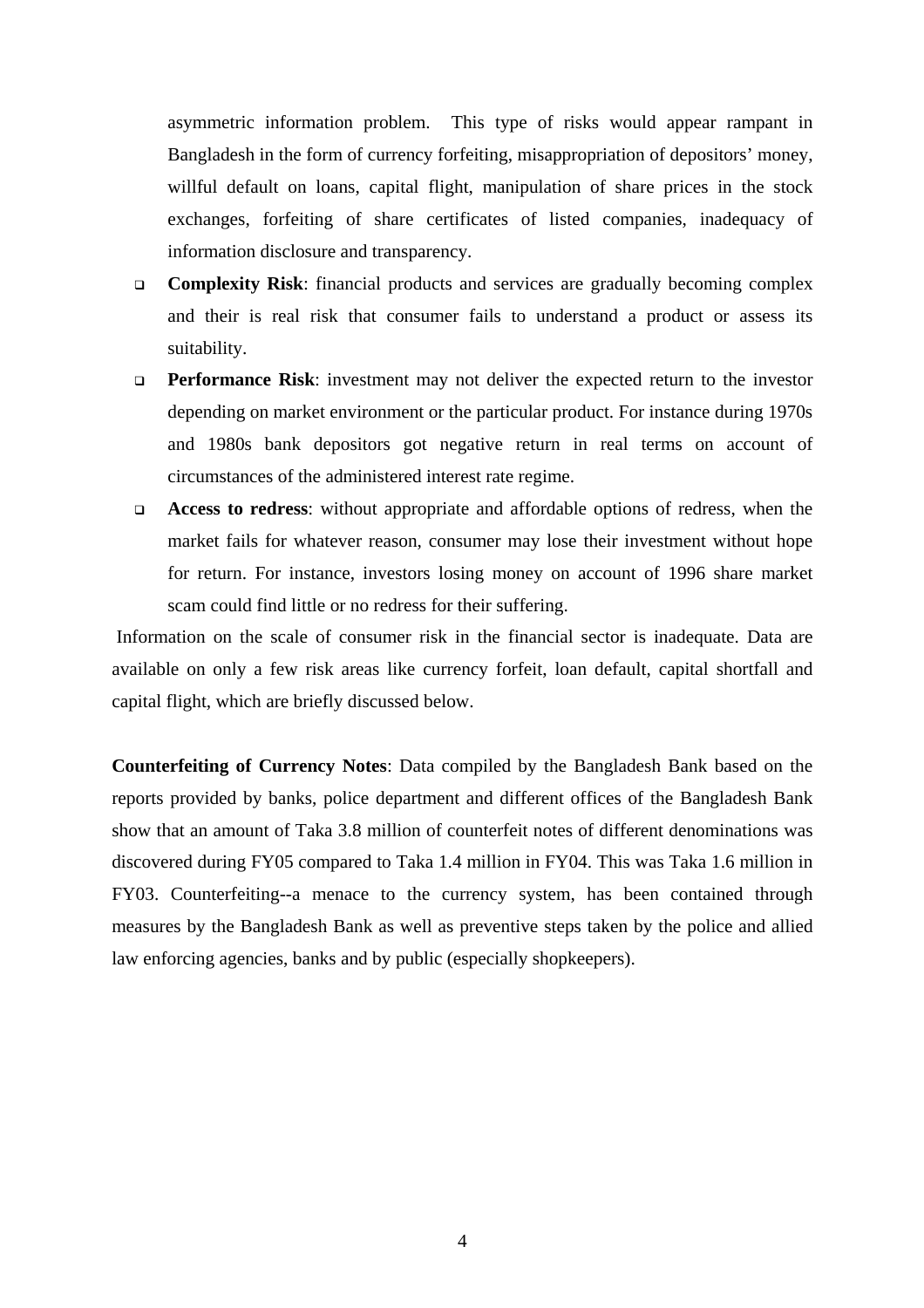

**Loan Default**: The most important indicator used to identify problems with safety and soundness of financial sector in Bangladesh is the percentage of non-performing loans (NPLs) to total loans of banks. The NPLs to total loans of all the banks in Bangladesh shows an improving trend since it declined from a peak of 41.1 percent in 1999 to 13.6 percent in December 2005. The aggregate ratio is, however, still on the high side due to very high NPLs of the Nationalized Commercial Banks (NCBs) and the Development Finance Institutions  $(DFIs<sup>1</sup>)$  $(DFIs<sup>1</sup>)$  (Table-1).

**Table 1: Ratio of Gross NPLs\* to Total Loans by Type of Banks** 

|              |      |      |      |      |      |      |      | (Percent) |      |  |  |  |
|--------------|------|------|------|------|------|------|------|-----------|------|--|--|--|
| Bank type    | 1997 | 1998 | 1999 | 2000 | 2001 | 2002 | 2003 | 2004      | 2005 |  |  |  |
| <b>NCBs</b>  | 36.6 | 40.4 | 45.6 | 38.6 | 37.0 | 33.7 | 29.0 | 25.3      | 21.4 |  |  |  |
| <b>DFIs</b>  | 65.7 | 66.7 | 65.0 | 62.6 | 61.8 | 56.2 | 47.4 | 42.9      | 34.9 |  |  |  |
| <b>PCBs</b>  | 31.4 | 32.7 | 27.1 | 22.0 | 17.0 | 16.4 | 12.4 | 8.5       | 5.6  |  |  |  |
| <b>FCBs</b>  | 3.6  | 4.1  | 3.8  | 3.4  | 3.3  | 2.6  | 2.7  | 1.5       | 1.3  |  |  |  |
| <b>Total</b> | 37.5 | 40.7 | 41.1 | 34.9 | 31.5 | 28.1 | 22.1 | 17.6      | 13.6 |  |  |  |

\* Without adjustment for actual provision.

 $\overline{a}$ 

*Source: Banking Regulation and Policy Department, Bangladesh Bank.* 

<span id="page-7-0"></span> $<sup>1</sup>$  DFIs are 5 Government-owned/controlled scheduled specialized banks. There are two more Government-</sup> owned DFIs (Anser VDP Unnayan Bank and Karmasangsthan Bank.) and a private DFI (Grameen Bank), which are not scheduled banks.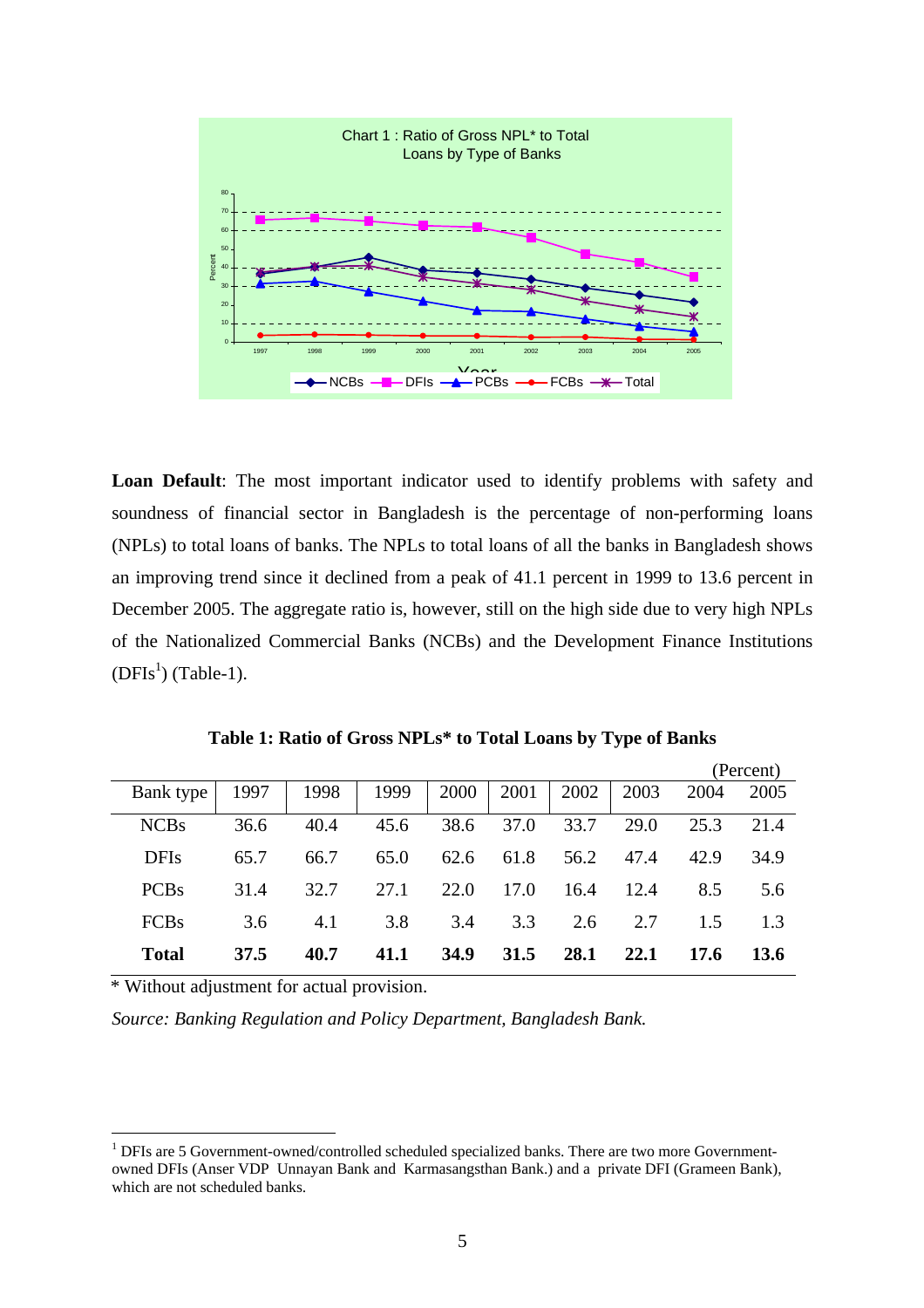The NCBs and DFIs continue to have very high NPLs mainly due to substantial loans provided by them under directed credit programmes and on considerations other than commercial viability of projects, especially during the 70s and 80s. Besides poor appraisal, inadequate follow-up and supervision of the loans disbursed by the NCBs and DFIs in the past eventually resulted in massive build-up of poor quality assets, which continue to burden the portfolio of these banks. Further, reluctance on the part of the banks to write off the accumulated bad loans because of poor quality of underlying collaterals and to avoid any possible legal complication due to loopholes in legal framework helped to keep the NPL ratio on the high side. Recovery of NPLs however show some signs of improvement, mainly because of the steps taken with regard to internal restructuring of these banks to strengthen their loan recovery mechanism and recovery drive and write off measures initiated in recent years. The loan default is a serious injustice and moral hazard problem in the banking system as borrowers who duly service their loan pay a much higher implicit rate of interest on their loan than borrowers who default. Defaulters in effect, through debt rescheduling and interest remission, gain a much longer period to service the loan, which lowers the cost of capital to them compared to the disciplined borrowers (Sobhan, 2000).



**Capital Shortfall**: Capital adequacy is intended to protect the depositors from the potential shocks of losses that a bank might incur. It helps absorbing major financial risks like credit risk, foreign exchange risk, interest rate risk and risk involved in off-balance sheet operations. Banks in Bangladesh are to maintain aminimum Capital Adequacy Ratio (CAR) of not less than 9.0 percent of their risk-weighted assets (RWA) with at least 4.5 percent in core capital or Taka 1.0 billion, whichever is higher. Table-2 shows that as on 31 December 2005 the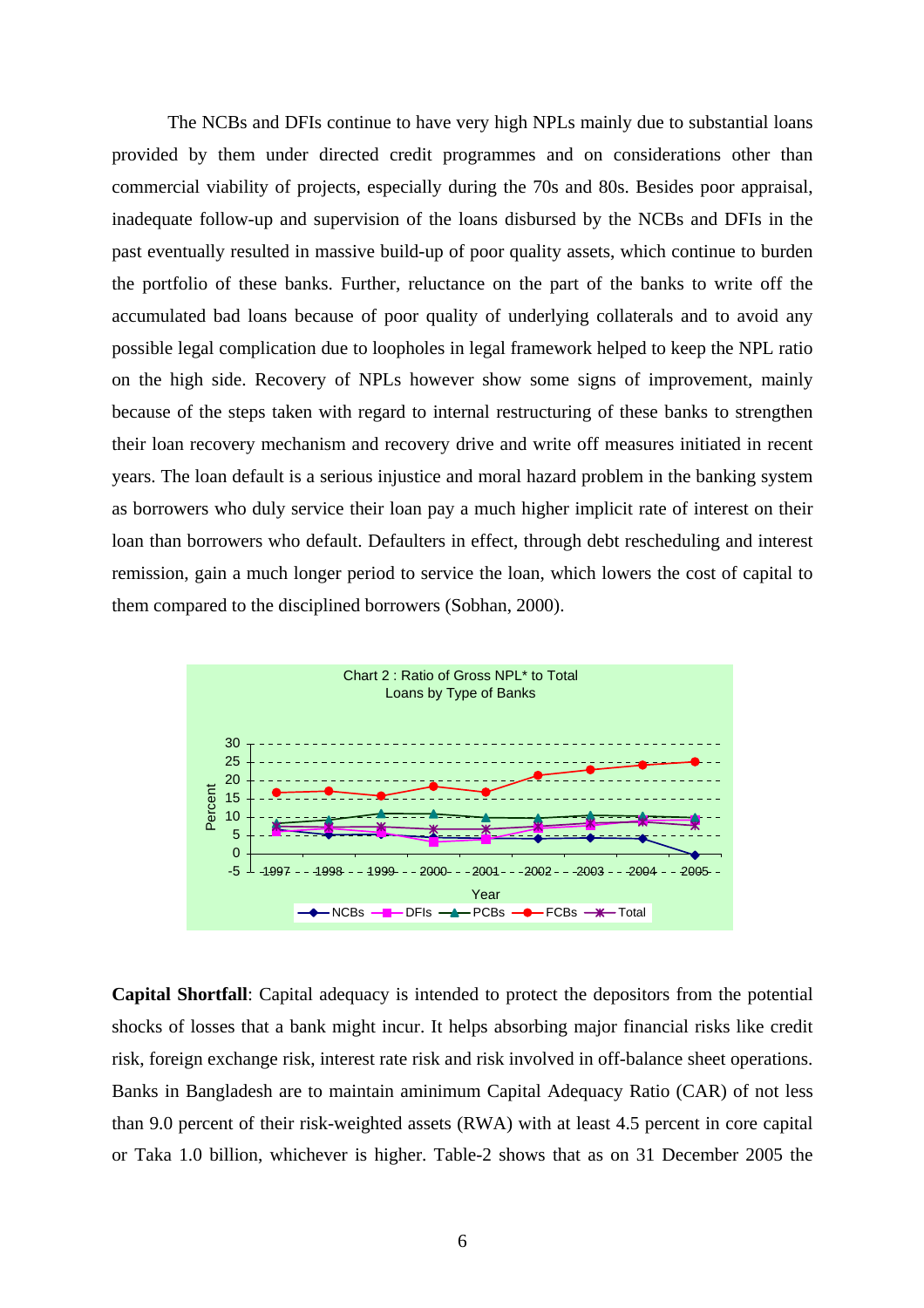Private Commercial Banks (PCBs) and the Foreign Commercial Banks (FCBs) maintained CAR of 9.5 and 24.6 percent respectively. However, the CAR of NCBs and the DFIs continue to remain below the minimum required CAR owing to their high NPL and continuing losses. FCBs have CAR much higher than the required standard. The aggregate capital adequacy ratio of the banking sector shows a downward movement during 1997-2001. Thereafter, the trend reversed in 2002 as the ratio rose to 7.5 percent and in 2004 the ratio stood at 8.7 percent, the highest figure during last 9 years. In 2005, the ratio sharply declined to 7.7 percent due to adjustment for negative retained earnings of Agrani Bank resulting from a reassessment of its financial conditions.

|              |      |      |      |      |      |      |      | (1.919911) |         |  |  |
|--------------|------|------|------|------|------|------|------|------------|---------|--|--|
| Bank type    | 1997 | 1998 | 1999 | 2000 | 2001 | 2002 | 2003 | 2004       | 2005    |  |  |
| <b>NCBs</b>  | 6.6  | 5.2  | 5.3  | 4.4  | 4.2  | 4.1  | 4.3  | 4.1        | $-0.4*$ |  |  |
| <b>DFIs</b>  | 6.0  | 6.9  | 5.8  | 3.2  | 3.9  | 6.9  | 7.7  | 9.1        | 9.2     |  |  |
| <b>PCBs</b>  | 8.3  | 9.2  | 11.0 | 10.9 | 9.9  | 9.7  | 10.5 | 10.3       | 9.9     |  |  |
| <b>FCBs</b>  | 16.7 | 17.1 | 15.8 | 18.4 | 16.8 | 21.4 | 22.9 | 24.2       | 25.1    |  |  |
| <b>Total</b> | 7.5  | 7.3  | 7.4  | 6.7  | 6.7  | 7.5  | 8.4  | 8.7        | 7.7     |  |  |

**Table 2: Capital Adequacy Ratio (CAR) by Type of Banks** 

(Percent)

*Source: Department of Offsite Supervision, Bangladesh Bank.* 

*\* The ratio became negative due to adjustment for a large negative retained earnings of Agrani Bank.* 

**Capital Flight**: In general capital flight means illegal transfer of capital abroad violating the law of a country. Capital flight is a situation where capital seeks investment outside the home country. It is normally interpreted to reflect a low level of investors' confidence in the domestic economy. In the case of Bangladesh it is also underpinned by the existence of a hidden economy. Estimates by researchers found that 20% to 23% of GDP was produced in hidden economy (Reza, 1989; Barakat, 1991; Hassan, 1997 and Asaduzzaman, 1998). Similarly estimates by researchers showed the existence of capital flight from Bangladesh. As expected, however, the amount of capital flight depends on the definition used in the estimation. In their study Alam, Dowla and Rashid (1995) showed that capital flight from Bangladesh during 1973 to 1992 was for the most part substantially modest, except for a few years (1986, 1987 and 1990). They found, on average, around \$176 million/year fled Bangladesh according to the method of World Bank and Erbe, \$77 million/year by Cline's method, and Cuddington's method gives an amount of around \$14 million a year. Similarly, a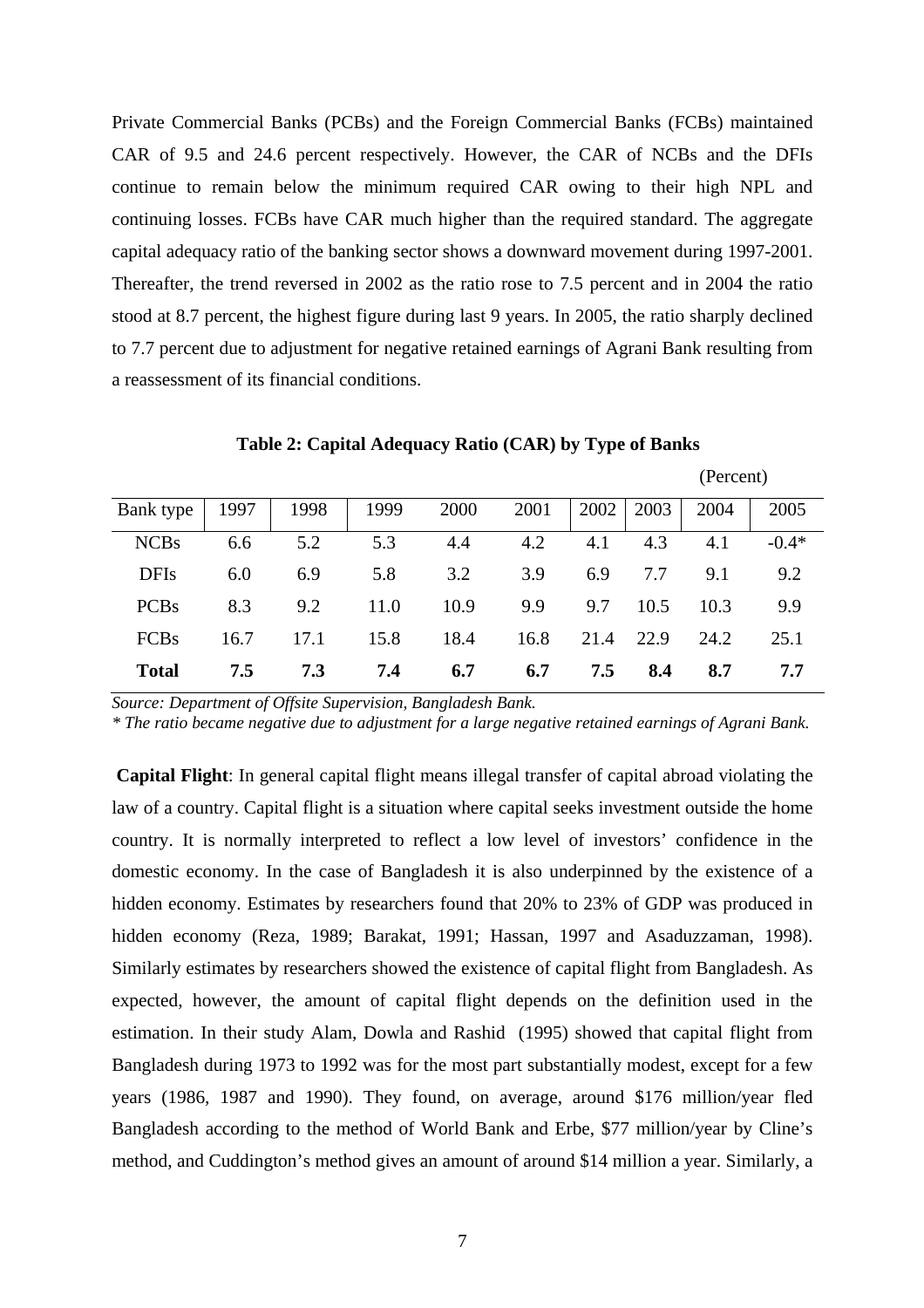study conducted by Sarker (2004) covering the period from FY1993 to FY2003 showed that a large capital flight from Bangladesh occurred in FY1994, FY2000 and FY2002 to the amount of \$1,060 million, \$1,146 million and \$1,231 million under the World Bank and Erbe method; \$1,060.4 million, \$1,149.9 million and \$1,096.5 million under the Morgan Guaranty method and \$1,139.1 million, \$1,256.3 million and \$1,197.6 million under Cline's method respectively (Table-3).

In their study Alam, Dowla and Rashid mentioned several means of capital flight from Bangladesh. These are: (i) carrying foreign exchange out of the country in a suitcase, (ii) investing proceeds from smuggling directly abroad (iii) over-invoicing of imports and under-invoicing of exports (iv) understating indenting commission and holding the same outside the country (v) the use of hundi (vi) corruption by government officials and politicians.

|           | (ш шшпоп ∪ээ)                                                     |                  |                  |                  |                  |                         |                  |                  |                  |                  |                  |                |
|-----------|-------------------------------------------------------------------|------------------|------------------|------------------|------------------|-------------------------|------------------|------------------|------------------|------------------|------------------|----------------|
| <b>SL</b> | Items/Year                                                        | 1992-93          | 1993-94          | 1994-95          | 1995-96          | 1996-97                 | 1997-98          | 1998-99          | 1999-00          | 2000-01          | 2001-02          | 2002-03        |
| А.        | <b>Current Account Balance</b>                                    | $-255$           | $-89$            | $-664$           | $-1291$          | $-865$                  | $-463$           | $-477$           | $-337$           | $-1018$          | 240              | 328            |
|           | 1. Travel Credit                                                  | $-4$             | $-2$             | $-3$             | $-3$             | $-3$                    | $-3$             | $-26$            | $-9$             | $-10$            | $-8$             |                |
|           | 2. Reinvested FDI income                                          | $\theta$         | $\theta$         | 0                | $\mathbf 0$      | $\theta$                | $\theta$         | $\theta$         | $\Omega$         | 0                | $\boldsymbol{0}$ | $\mathbf 0$    |
|           | 3. Other Investment Income                                        | $-54$            | $-77$            | $-65$            | $-66$            | $-76$                   | $-80$            | $-11$            | $-98$            | $-89$            | $-93$            |                |
| В.        | Net Foreign Direct<br>Investment                                  | 7                | 16               | 6                | $\overline{1}$   | 16                      | 249              | 198              | 194              | 174              | 65               | 92             |
| C.        | Non-Bank Private Short-<br><b>Term Capital Outflow</b>            | $\boldsymbol{0}$ | $\boldsymbol{0}$ | $\boldsymbol{0}$ | $\boldsymbol{0}$ | $\boldsymbol{0}$        | $\boldsymbol{0}$ | $\boldsymbol{0}$ | $\boldsymbol{0}$ | $\boldsymbol{0}$ | $\boldsymbol{0}$ | $\mathbf 0$    |
| D.        | Portfolio Investments from<br>Abroad: Bonds and Equities<br>(Net) | 9                | 53               | 61               | $-21$            | $-132$                  | 3                | $-6$             | 0                | $\mathbf 0$      | $-6$             | $\overline{2}$ |
| Ε.        | <b>Banking System Foreign</b><br>Reserves/Assets                  | $-0.5$           | 0.4              | $-0.4$           | $-27.8$          | 14.8                    | $-1.4$           | 0.0              | 3.9              | 89.6             | $-134.5$         | $\mathbf{0}$   |
| F.        | Changes in Reserves                                               | $-518$           | $-625$           | $-274$           | 1062             | 325                     | $-14$            | 205              | $-79$            | 302              | $-276$           | $-887$         |
| G.        | Errors and Omissions                                              | $-283$           | $-166$           | $-79$            | $-504$           | 180                     | $-88$            | 267              | 125              | $-47$            | $-356$           | $-123$         |
| Н.        | Changes in Debts                                                  | 285              | 1758             | 1394             | $-1601$          | $-141$                  | $-992$           | 810              | 1368             | $-1137$          | 1202             | 663            |
|           | World Bank Erbe (H+B+A+F)                                         | $-481$           | 1060             | 462              | $-1823$          | $-665$                  | $-1220$          | 736              | 1146             | $-1679$          | 1231             | 196            |
|           | <b>Morgan Guaranty</b><br>$(H+B+A+F+E)$                           | $-481.5$         | 1060.4           | 461.6            | $-1850.8$        | $-650.2$                | $-1221.4$        | 736.0            | 1149.9           | $-1589.4$        | 1096.5           | 196.0          |
| 3         | Cline (Morgan Guaranty-(1-<br>$3)$ in A)                          | $-423.81139.1$   |                  | 529.8            | $-1781.9$        | $-571.5$                | $-1138.1$        | 772.4            | 1256.3           | $-1490.6$        | 1197.5           | 196.0          |
| 4         | Cardington (-G-C)                                                 | 283              | 166              | 79               | 504              | $-180$                  | 88               | $-267$           | $-125$           | 47               | 356              | 123            |
|           | Average                                                           | $-275.82$        | 856.37           |                  |                  | 383.10 -1237.92 -516.67 |                  | -872.88 494.347  |                  | 856.82 - 1177.99 | 970.25           | 177.75         |

**Table 3: Capital Flight from Bangladesh** 

 $\ell$   $\cdots$   $\cdots$   $\cdots$ 

Source: Sarkar (2004).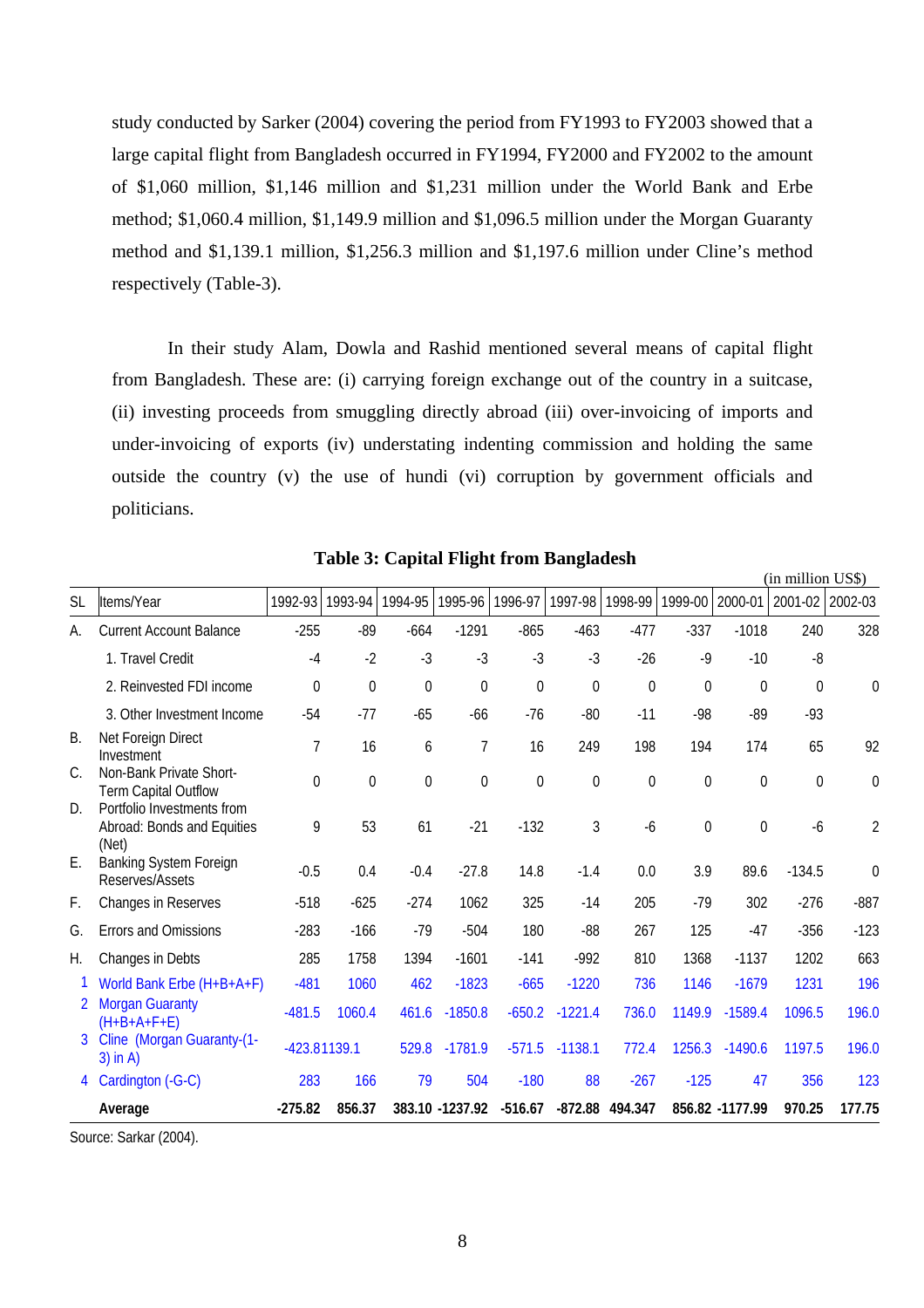The causes of capital flight from Bangladesh are many which include the following: (i) depreciation of Taka over time (ii) financial sector constraints (iii) fiscal deficit (iv) high tax rates (v) restriction on outward movement of capital (vi) political instability and (vii) provision of attractive incentives to non-resident investors in developed countries.

#### **V. Measures for Building Consumer Confidence**

Over the past years the Government of Bangladesh and concerned regulatory agencies undertook different legislative and regulatory measures to strengthen consumer confidence in the financial markets. While some of these initiatives were aimed at protecting consumers of financial services specifically, other measures introduced to enhance efficiency and soundness of the financial sector through improved governance, information disclosure and transparency also contribute toward safeguarding against possible market failure and thereby build consumer confidence in markets and in the overall economy. Measures were also undertaken to develop missing markets and institutions to cater to the needs of the consumers. In this section we will discuss briefly some important measures introduced by the Bangladesh Bank and the Securities and Exchange Commission (the capital market regulator) to address consumer risks in the financial markets and to develop the financial infrastructure in Bangladesh.

**1. Prevention of counterfeiting of notes**: Bangladesh Bank is in continuous efforts to enhance the security features of currency notes, especially of higher denomination ones. With a view to curbing the incidence of counterfeiting and assessing measures against spread of forged currency notes, the Department of Currency Management and Payment Systems of the Bangladesh Bank holds regular meetings with the representative of concerned ministries and agencies.

**2. Demating of share certificates**: In order to eliminate the investors' risk associated with paper certificates such as forgery, loss and theft and also provide efficient and quick transfer of securities, SEC introduced script-less electronic securities transactions through Central Depository Bangladesh Limited (CDBL) with effect from January 2004.

**3. Statutory liquidity requirements**: Statutory liquidity requirement (SLR) imposed by the Bangladesh Bank serves simultaneously as a monetary policy tool and as a safeguard against possible failure of banks to cash disbursements on demand by the depositors. At present SLR is set at 18 percent of demand and time liabilities for scheduled banks, excepting banks operating under the Islamic Shariah and the specialized banks. SLR for Islamic banks is 10 percent and specialized banks are exempted from SLR.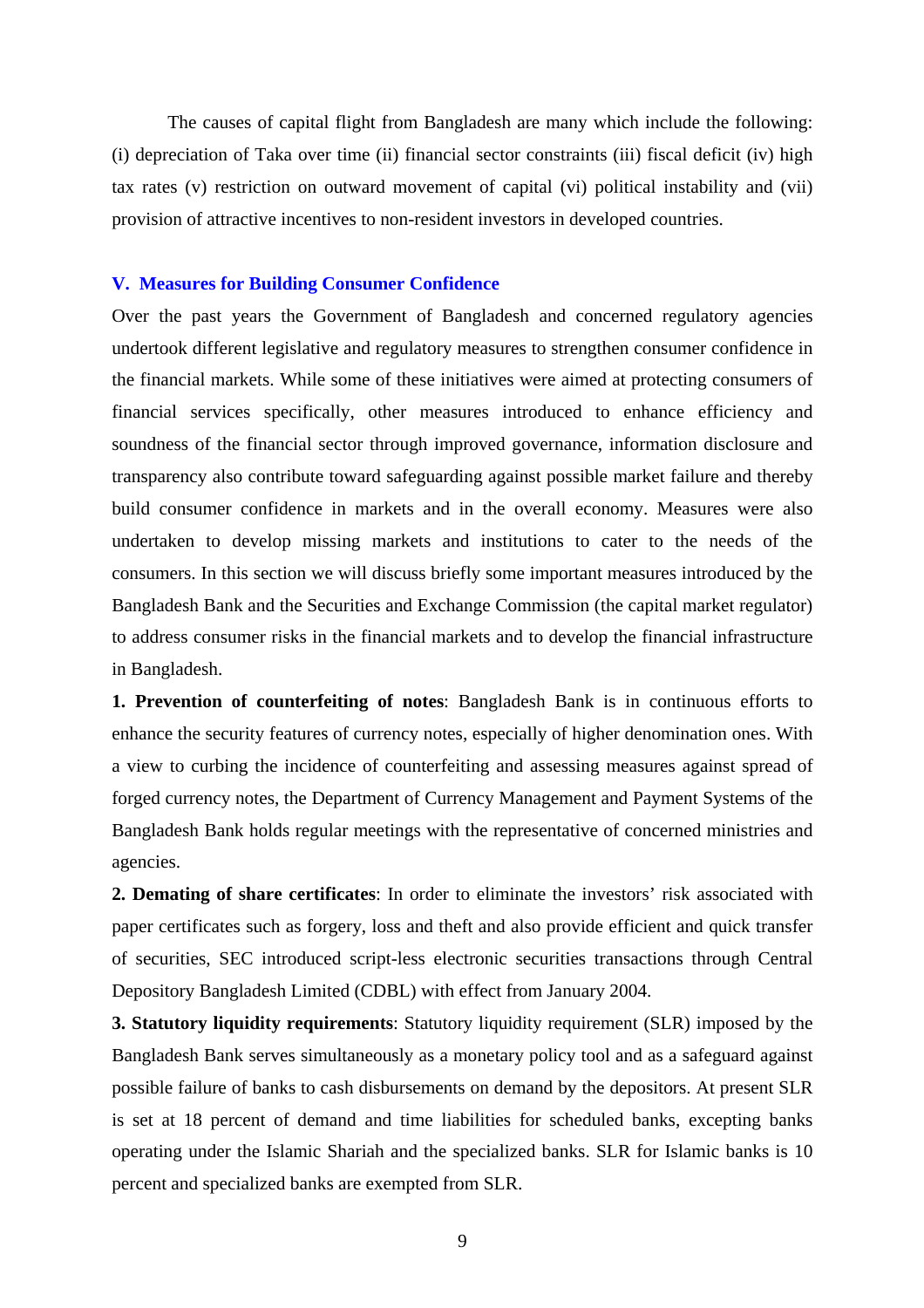**4. Deposit insurance**: A depositor of a scheduled bank in Bangladesh is insured up to a loss of Taka 0.1 million under Bank Deposit Insurance Act 2000, to be paid to them within ninety days following liquidation of a bank.

**5. Checking misappropriation of deposits**: Bangladesh Bank alerts the banks, from time to time, through issuing circulars with instructions to put in place all the necessary preventive measures to check embezzlement of depositor funds by bank officials or by others in collusion with the bank officials with a rigorous internal control system and to take all measures including legal actions against the offenders.

**6. Customer Complaint Cell**: Bangladesh Bank has advised banks to set up 'Complaint Cell' to deal with all sort of complaints received by them directly or referred to them by different agencies/institutions, including the Bangladesh Bank. The Bangladesh Bank has also set up a 'Complaint Cell' in its Department of Banking Inspection to check the performance of complaint cells of banks and monitor status of customer complaints. Besides, a page regarding complaints has been opened in website of BB.

**7. Representation in board**: The Bank Company (Amendment) Act 2003 provides for two independent directors representing the depositors' interest among the maximum of 13 directors in a bank board.

**8. Capital adequacy requirement**: As mentioned earlier all scheduled banks in Bangladesh are required to maintain capital amounting Taka 1.00 billion or equivalent to 9.0 percent of risk-weighted assets, whichever is higher.

**9. Loan classification and provisioning**: Bangladesh Bank has prescribed loan classification and provisioning criteria for banks and non-bank financial institutions in line with international standards.

**10. Exposure limits**: In order to prevent concentration of bank loans among limited number of borrowers, single borrower/single borrower group exposure limit has been prescribed by the Bangladesh Bank, including funded and non-funded facilities, which is now set at 35 percent of the capital of a lending bank. Funded facility is however restricted to 15 percent of a bank's capital.

**11. Risk management**: Due to deregulation and globalization of banking business, banks are now exposed to diversified and complex nature of risks. In recognition of the importance of an effective risk management system, Bangladesh Bank has issued guidelines for managing risks in five core risk areas of banking viz. credit risks, asset and liability/balance sheet risks, foreign exchange risks, internal control and compliance risks and money laundering risks.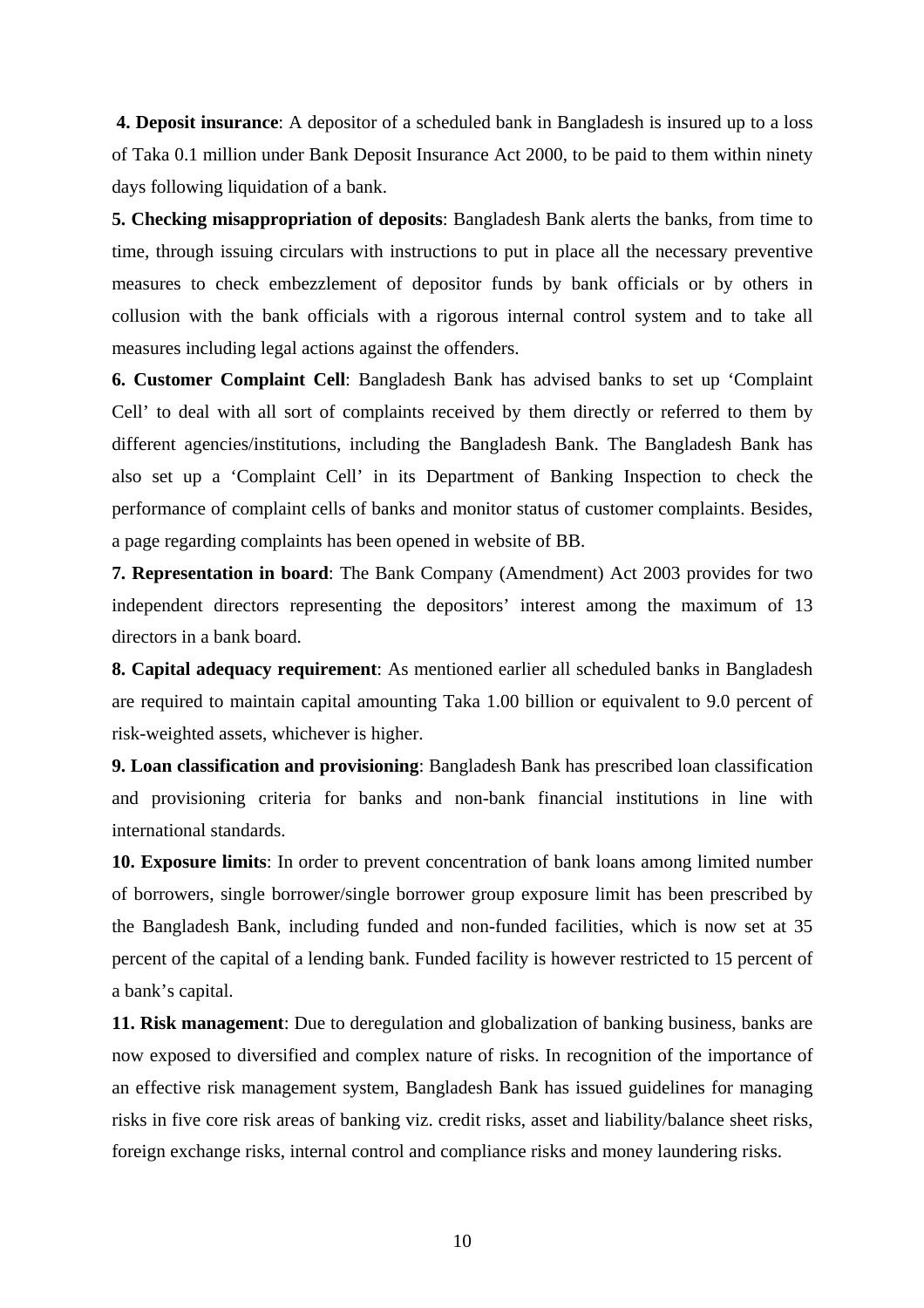**12. IT security**: In order to ensure security in IT setup as well as in IT operation and to protect the interest of the clients, Bangladesh Bank has issued guidelines on information and communication technology for banks and financial institutions. These guidelines are intended to provide a base to develop banks' and financial institutions' own IT policy and security standards.

**13. Criteria for appointment of chief executive and board members**: 'Fit-and-proper' test criteria have been introduced by the Bangladesh Bank for approving appointments of directors, chief executives and advisers of private banks.

**14. Information disclosure**: In order to improve the quality of information disclosure and transparency of scheduled banks and enlisted companies concerned regulatory authorities have already issued necessary instructions. Disclosure requirements of financial information for banks have been substantially enhanced by the Bangladesh Bank prescribing revised forms and guidelines for preparation of financial statements as per the International Accounting Standards (IAS) with effect from end December 2003. The Securities and Exchange Commission made the preparation and presentation of financial statements as per IAS and statutory audit as per International Standards of Auditing (ISA) mandatory for the listed companies still earlier from the year 2000. To ensure compliance with international accounting and auditing standards and reflection of the correct state of affairs of the company rules have also been framed requiring the financial statements of the listed companies to be audited by partnership audit firms of at least two partners each having not less than seven years experience. The Commission is also empowered to direct the company, whose financial statements do not reflect the correct state of affairs, to get the financial statements audited by a Commission-appointed auditor at company's costs.

**15**. **Inspection and surveillance**: Inspection and surveillance by the regulatory authorities go a along way in addressing consumer risks in the financial markets. Bangladesh Bank conducts two types of inspection of banks--comprehensive inspection and special inspection. The former aims at evaluating the performance/conditions of banks including their compliance of rules and regulations under the annual inspection programme prepared well ahead of each calendar year. Special inspections are conducted on banks on specific/particular issue(s) as well as to investigate complaints received from the depositors, general public or institutions. The special inspections thus provide a mechanism to redress consumer problem in the banking sector. During FY04 the two banking inspection departments of the Bangladesh Bank conducted 1574 special inspections including 642 on money changers.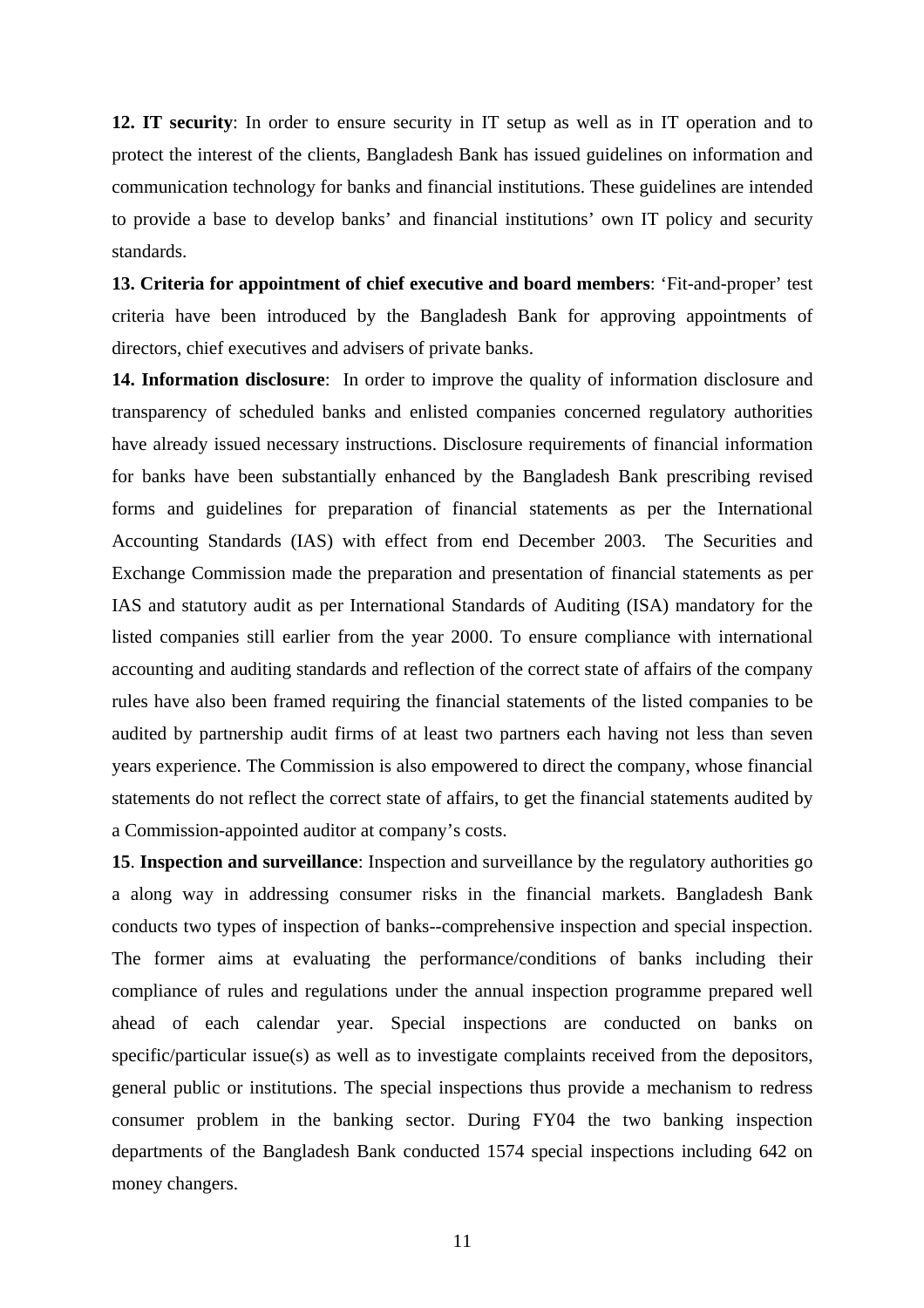Following the 1996 stock market crash, the Securities and Exchange Commission strengthened its surveillance and enforcement activities imposing penalty for non-payment of declared dividend, conducting investigation and enquiry against listed companies, brokers/dealers and other persons involved in violation of securities laws and taking penal measures by way of suspension/cancellation of registration certificates, imposition of fines and where necessary instituting criminal cases against the violators. These measures along with fiscal incentives provided by the government have facilitated the restoration of investors' confidence in the equity market and thereby the recovery of the market from the tailspin following the 1996 crash.

**16. Credit rating for raising capital**: As per Credit Rating Companies Rules 1996 issued by the Securities and Exchange Commission, any company issuing share at premium, right share and debt instrument is required to incorporate credit rating in the prospectus or right share offer document. In order to bring transparency in investment in the banking sector and safeguard the interest of concerned investors, Bangladesh Bank made it mandatory to include credit rating report for banking companies floating shares through IPO at par like shares issuable at premium or right share with effect from 29 May 2004. There are two credit rating firms now in operation in Bangladesh. One is the Credit Rating Information and Services Ltd.(CRISL) and the other is Credit Rating Agency of Bangladesh (CRAB). The Securities and Exchange Commission approved the CRISL as a registered joint stock company in 1995, but it started its commercial activities from April 2002. On the other hand, the SEC issued registration to the CRAB in August 2003, and it started its commercial activities from February 2004.

**17. Trading of public debt instruments in stock exchange:** In order to facilitate investors' diversification, 5-year and 10-year Bangladesh Government Treasury Bond has been enlisted for secondary trading in Dhaka Stock Exchange from January 1, 2005, which are known as extra coupon bonds and initially issued through open market operations (auctions) conducted by the Bangladesh bank.

**18. Prevention of money laundering**: Under the Money Laundering Prevention Act promulgated in Bangladesh in April 2002, illegal acquisition of assets and the acts of transfer, transformation and concealment of such assets are identified as money laundering offences punishable with prison sentences from six months to seven years, along with fines up to twice the amount involved in money laundering. The Act entrusts the responsibility of its implementation and enforcement with the Bangladesh Bank, and makes it mandatory for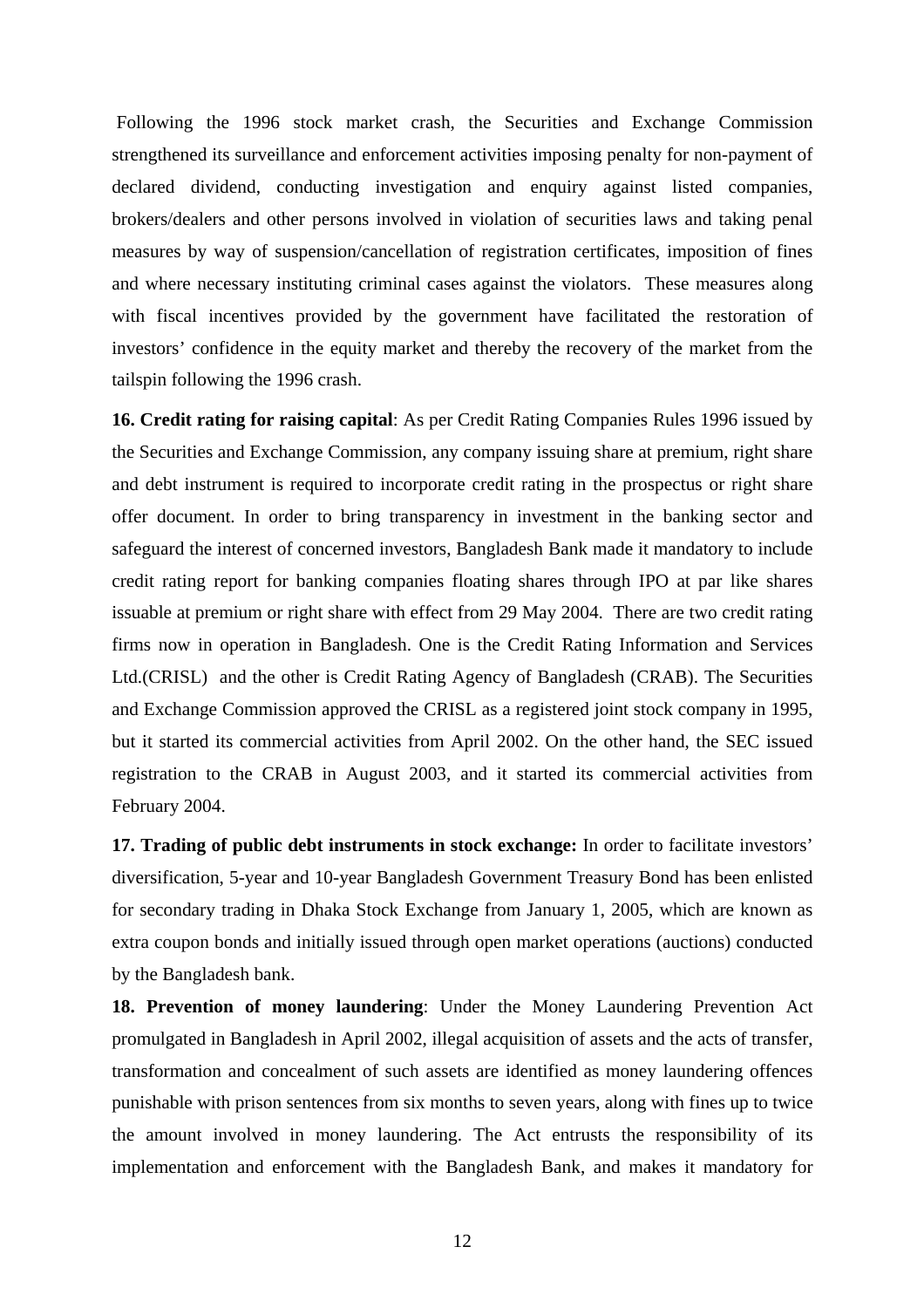banks, financial institutions and other entities engaged in financial intermediation to maintain customer identification and transaction records, and to furnish to the Bangladesh Bank such information as it may prescribe for identification, investigation and prosecution of money laundering offences. The Bangladesh Bank has issued guidelines to banks and financial institutions for identifying and reporting unusual/suspicious transactions to the Money Laundering Prevention Department in the Bank. Suspicious transactions with prima facie evidence of money laundering offences are referred to the Bureau of Anti-corruption (the Bureau has since been abolished in November 2004 with the establishment of Anti-Corruption Commission) or the Police authorities for formal investigation and eventual prosecution under the new law, where necessary with court orders for freezing or seizure of the assets involved. The new law is expected to curb illegal hundi transactions siphoning away remittances of Bangladeshi workers abroad. With effective implementation of the law, the volume of black money seeking safe haven abroad should be lower, reducing demand for hundi transactions. The local fund transfer against the workers' remittances diverted away abroad has been made more difficult because of the unusual and suspicious transaction identification procedures enforced in local banks and financial institutions. Anti-money laundering surveillance has indeed contributed to steady growth of remittances in recent years (22.4%, 10.1 % and 14.1% respectively in FY03, FY04 and FY05 in US dollar term).

**19. Free floating of Taka**: With the introduction of free floating exchange rate regime for Taka since end May 2003, a significant step has been taken towards promotion of inward remittances and checking capital outflows, because the shift to the new exchange rate regime is expected to help maintain exchange rate of Taka consistent with the country's economic fundamentals.

## **VI. Observations and Suggestions**

The legislative and regulatory arrangements to deal with financial irregularities and poor governance of the financial sector are evolving over time to meet the increasing protection needs of the consumers. The following measures may be considered as part of on-going efforts to develop financial infrastructure and enhance the security and soundless of the financial sector.

1. The on-going implementation of the plan to strengthen the institutional capacity of Bangladesh Bank should be completed successfully in order to see that the institutional autonomy and authority bestowed upon it through recent legislative reforms for the purpose of effective supervision of the financial sector is realized.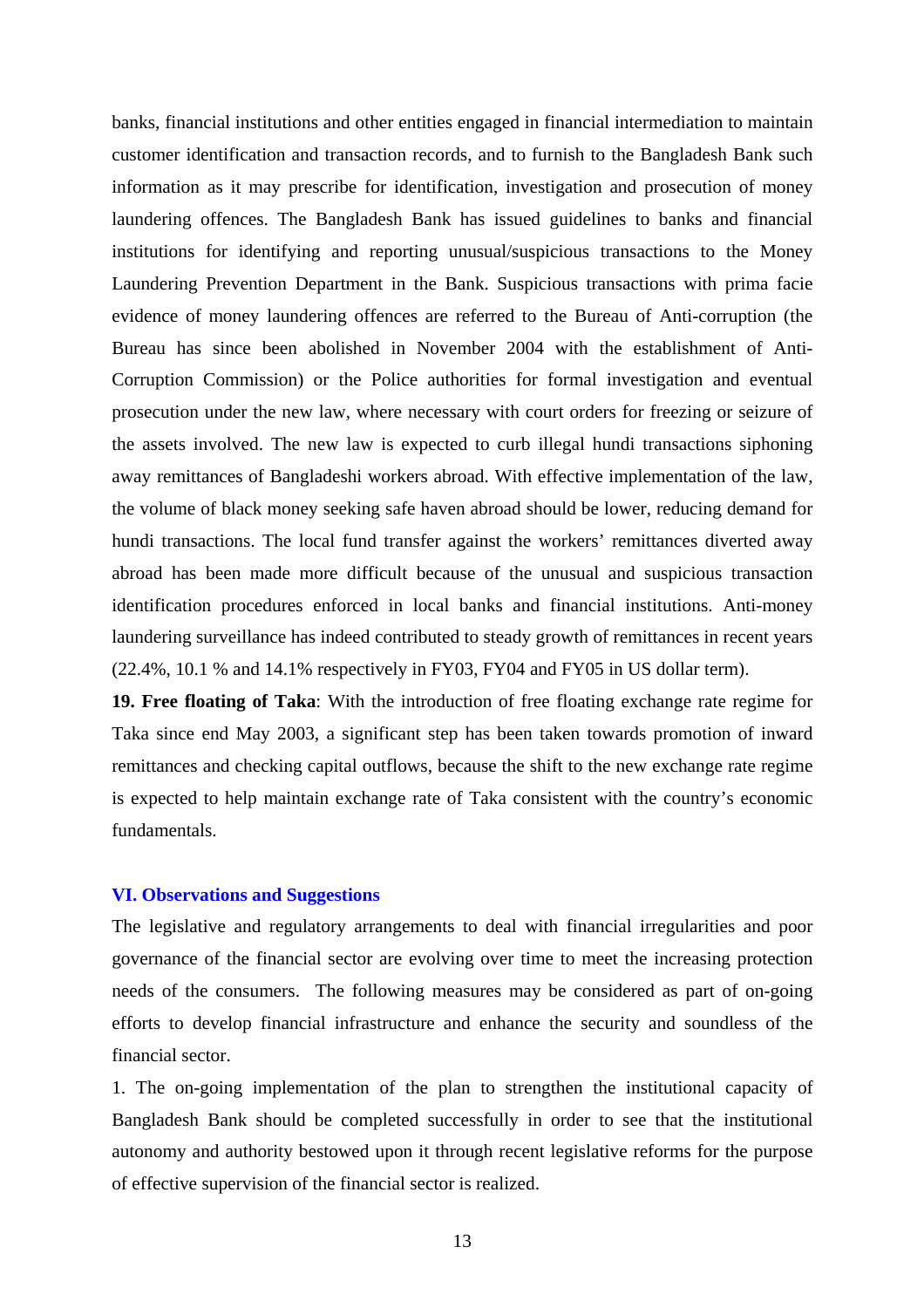2. Bangladesh Bank needs to continue efforts to upgrade prudential regulations consistent with latest international practices.

3. All nationalized banks should be restructured, capitalized and ultimately privatized. Unless these banks are privatized, the banking sector is likely to remain non-competitive, bureaucratic and inefficient.

4. In order to overcome the moral hazard problem in the financial sector, the Government may consider a better compensation package for staff and officers of the government-owned banks and financial institutions. Bangladesh Bank may also issue guidelines on the code of conduct for bankers to promote ethics in banking.

5. Adequate surveillance and supervision are necessary for efficient operation of financial intermediaries. In this regard, the Government may like to establish a separate agency to carry out supervision responsibility over the banks and financial institutions, allowing Bangladesh Bank to concentrate more on formulation and implementation of monetary and other financial policies.

6. In dealing with problem loans one option that the government may consider is to encourage the establishment of a debt collection agency to handle all bad loans of NCBs and DFIs, especially of the top defaulters. This would enable banks to focus on new lending and on raising efficiency.

7. In view of alleged ineffectiveness of the existing mechanism to redress consumer complaints against banks and financial institutions an independent Financial Mediation Bureau to redress grievances of consumers may be established.

8. Bangladesh Bank may establish a Consumer Information Bureau for providing information and advisory services to consumers of financial services to promote informed and welljudged investment decisions.

9. In order to cater to the needs of consumers of financial services the central bank should strongly encourage the banks to introduce modern banking products and information technology systems.

10. Poor access to credit (especially long-term credit), and high cost of borrowing, particularly for small and medium-sized enterprises have been identified as a major hurdle towards achieving the appropriate investment climate in Bangladesh (World Bank and BEI, 2003). In this regard, on-going efforts to reduce lending rates should be pursued vigorously.

11. Bangladesh Bank may embark upon a plan to liberalize gradually restriction on outward capital movement, which may ultimately help, to some extent, avoid the capital flight problem.

14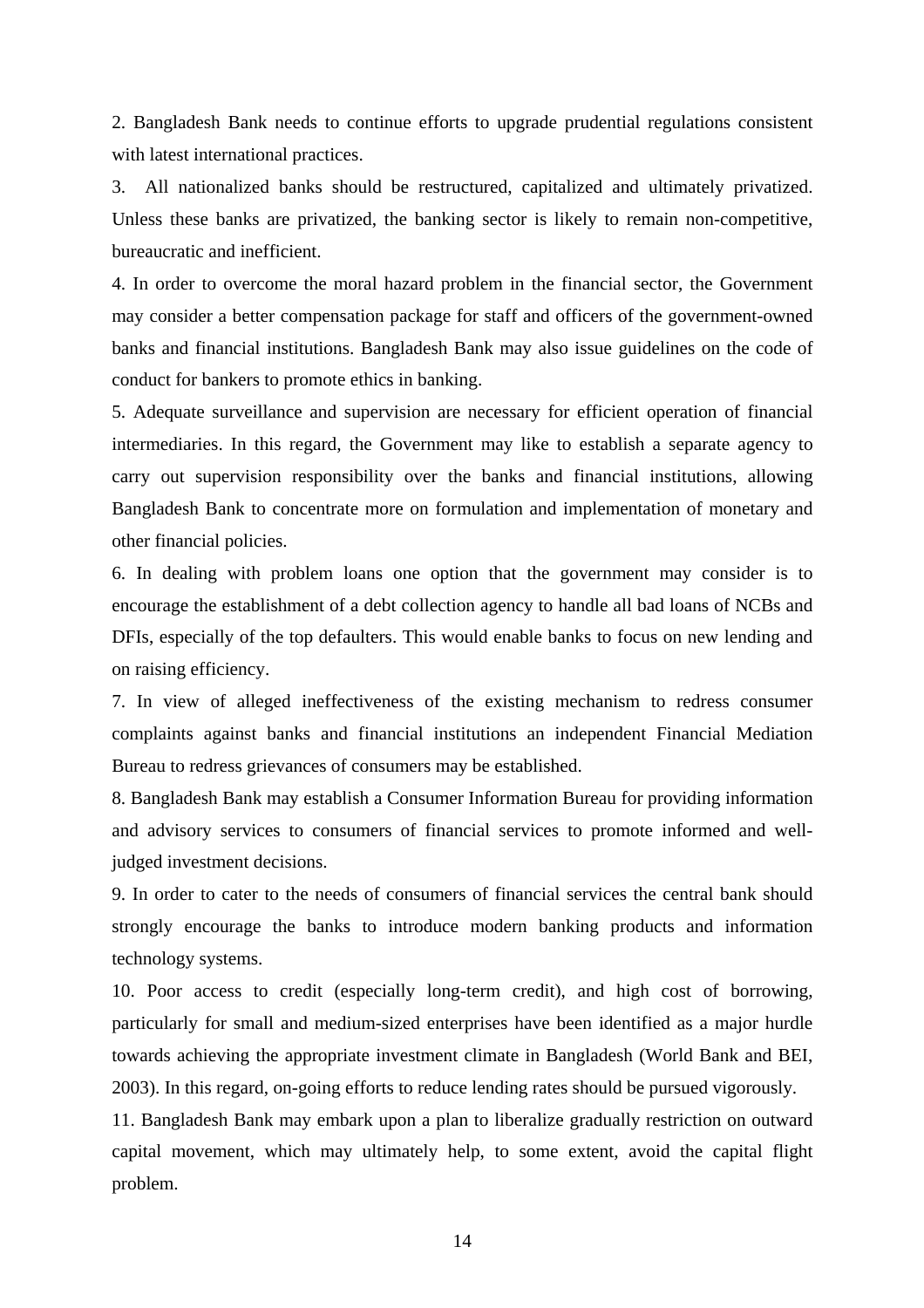12. To overcome the menace of smuggling, appropriate economic policies should be adopted, along with enhancing the capacity of the concerned agencies responsible for checking this illegal activity.

13. Enforcement authority and institutional capacity of the Securities and Exchange Commission need to be enhanced.

14. The Securities and Exchange Commission should expand its investors' education programme to guide investors on issues relating to securities laws and stock exchanges.

15. To meet the investors' appetite, especially for good quality securities, government may consider divesting its holdings in the multinational companies and state-owned enterprises through public offerings in the capital market, and develop a broad-based secondary market for public debt.

16**.** To raise investors' confidence and facilitate their choice, credit rating firms operating in the country should make all efforts to maintain international standards in their operations.

## **VII. Conclusion**

It is expected that the implementations of the above suggestions would help strengthen consumer confidence in the country's financial sector through ameliorating concerns regarding market failure and redressing problems arising from missing markets and institutions. As consumer confidence is positively related to economic activities, measures to promote consumer confidence would be helpful in achieving high economic growth, which is one of the core national objectives. The present study, which brings the concept of consumer confidence to the forefront in the context of Bangladesh, provides only an overview of key issues on the subject. In recognition of the importance of consumer confidence as a crucial determinant of economic performances at both micro and macro levels, it is felt that in-depth research on the subject should be undertaken on the basis of which one may come up with a proposal for the design and publication of consumer confidence index regularly in Bangladesh.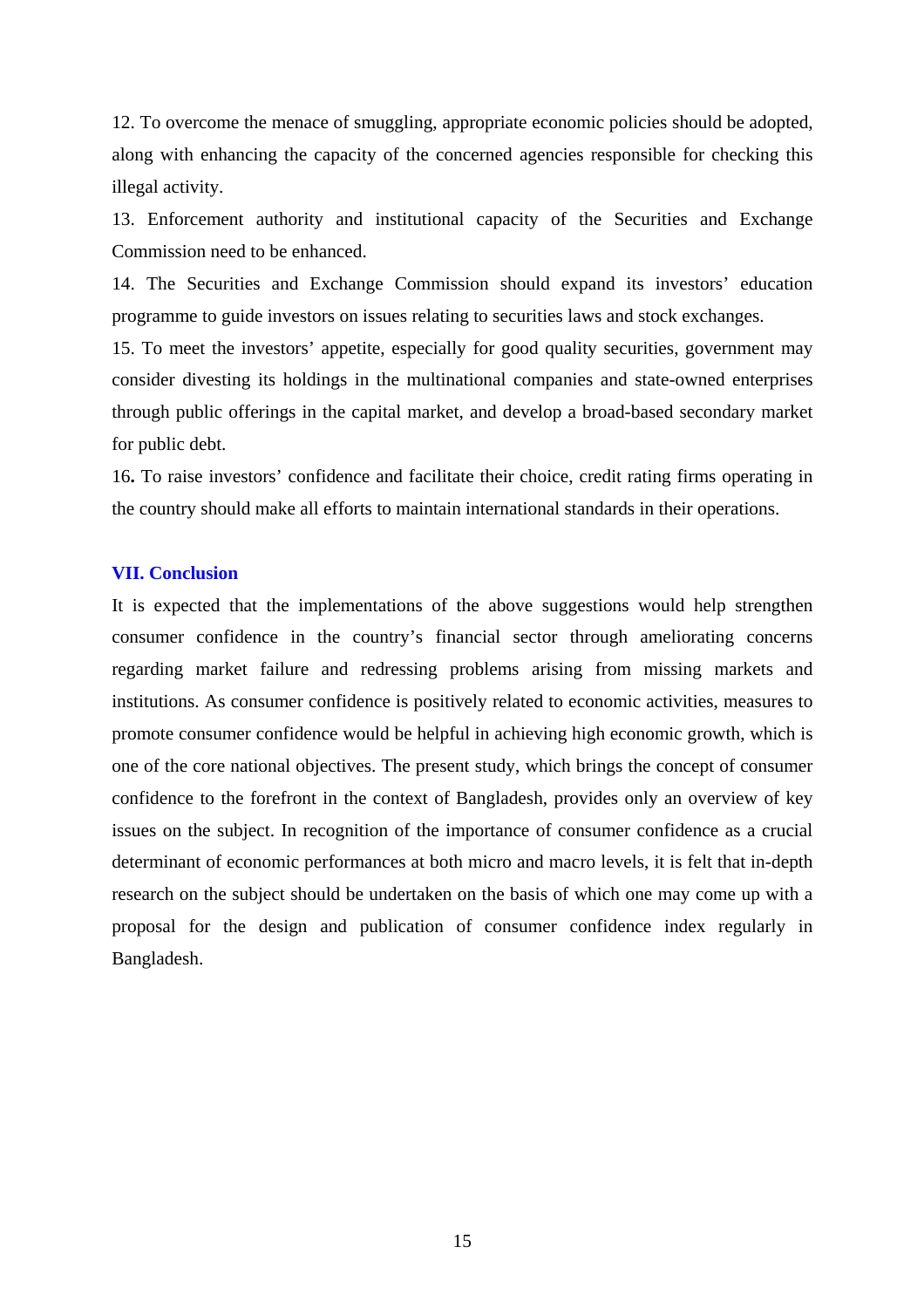#### **References:**

Alam, Muhammad Imam, Dowla, Asif and Rashid, Salim (1995). *Capital Flight from Bangladesh,* The Bangladesh Development Studies, Volume XXIII, March-June, Nos. 1 & 2, 1995.

Asaduzzaman, M (1998). *The Unrecorded Economy of Bangladesh: Some Preliminary Estimates*, Bangladesh Journal of Political Economy, Vol. X1V, 1998.

Bangladesh Bank (2002). *Annual Report 2001-2002.*

Bangladesh Bank (2004). *Annual Report 2003-2004.*

Bangladesh Bank (2005). *Annual Report 2004-2005.*

Barakat, Abul (1991). *Black Economy and Black Money - Conditions of Emergence, Expansion, Experience in Measurements and Estimation in Bangladesh*, Bangladesh Journal of Political Economy, Vol. 1, June-December 1991.

Batchelor, Roy and Dua, Pami (undated). *Improving Macroeconomic Forecast: The Role of Consumer Confidence* (Internet Source).

Bram and Ludvigson (1998). *Does Consumer Confidence Forecast Household Expenditure? A sentiment Index Horse Race*, Economic Policy Review (June 1998), Federal Reserve Board of New York.

Carroll, Christopher D., Fuhrer, Jeffrey C., & Wilcox, David W., (1994). *Does Consumer Sentiment Forecast Household Spending? If so, why?,* American Economic Review, 85, 5 (December 1994).

Croushore, Dean (2004). *Do Consumer Confidence Indexes Help Forecast Consumer Spending in Real Time,* (Internet Source).

Hassan M. Kabir (1997). *The Estimation and Policy Implications of Underground Economy: the case of Bangladesh*, The Bangladesh Development Studies, Vol. XXV, September-December 1997.

Katona, G. (1975). *Psychological Economics*, Elsevier, New York.

Leeper, Eric M. (1992). *Consumer Attitudes: King for a Day*, Economic Review, Federal Reserve Bank of Atlanta, July-August, 1992.

Lopez, H.B and Durre, Alain (2003). *The Determinants of Consumer Confidence : the case of United States and Belgium* (Internet Source).

Mueller, Eva (1993). *Ten years of Consumer Attitudes Surveys: their Forecasting Record,* Journal of the American Statistical Association 58 (December 1963).

O' Reilly Clare (2001). *Consumer Protection from a Regulatory Perspective*, Australian securities and Investment Commission (Internet Source).